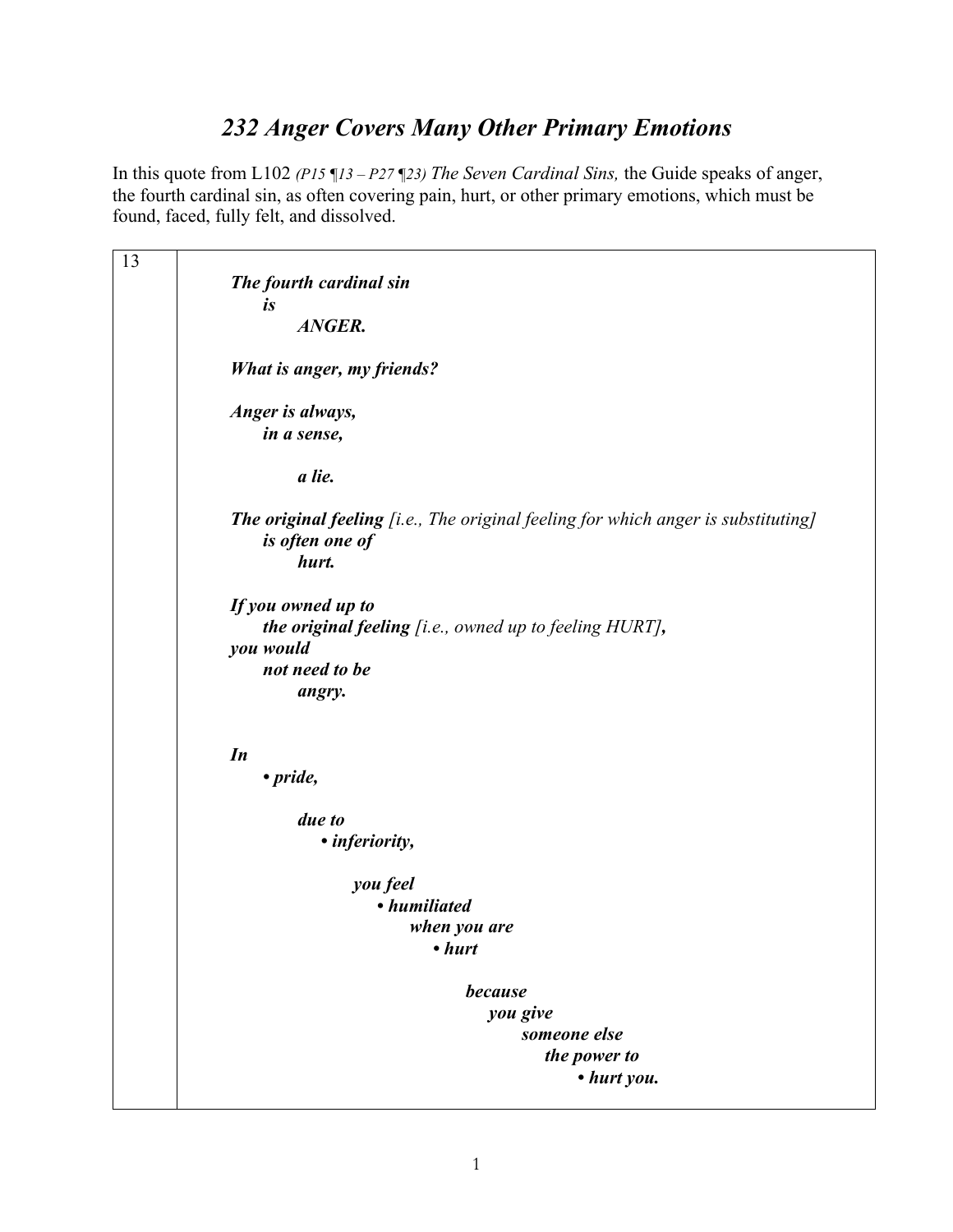|               | <i>the power to hurt you</i> ,                                                                                      |
|---------------|---------------------------------------------------------------------------------------------------------------------|
|               | you substitute                                                                                                      |
|               | • anger                                                                                                             |
|               | for                                                                                                                 |
|               | • the original pain $[i.e., for the original pain or HURT you gave$<br>someone else the power to inflict upon you]. |
| Anger         |                                                                                                                     |
|               | <b>seems less shameful</b> [i.e., less shameful than having given                                                   |
|               | someone else the power to hurt you],                                                                                |
|               | [therefore, ANGER seems to be]                                                                                      |
|               | setting you                                                                                                         |
|               | above the other person $[i.e., above the other person to whom$                                                      |
|               |                                                                                                                     |
|               | you gave the power to hurt you],<br>rather than                                                                     |
|               |                                                                                                                     |
|               | feeling                                                                                                             |
|               | <b>your vulnerability</b> [i.e., your vulnerability to $FEELING$<br>the pain of being hurt by another],             |
|               | which seems                                                                                                         |
|               | an inferior place.                                                                                                  |
|               |                                                                                                                     |
| $\cdot$ Anger |                                                                                                                     |
|               | lifts you above                                                                                                     |
|               | the true position you find yourself in $-$                                                                          |
|               | that of being                                                                                                       |
|               | $\cdot$ hurt.                                                                                                       |
|               |                                                                                                                     |
| In pride,     |                                                                                                                     |
|               | you lie about                                                                                                       |
|               | your real feeling [i.e., your real feeling of being HURT].                                                          |
|               |                                                                                                                     |
|               |                                                                                                                     |
|               |                                                                                                                     |
| • anger       |                                                                                                                     |
| and           |                                                                                                                     |
| • pride       |                                                                                                                     |
|               | are connected.                                                                                                      |
|               |                                                                                                                     |
| The lie       |                                                                                                                     |
|               | <i>is one of</i>                                                                                                    |
|               | • self-deception [i.e., lying to yourself, deceiving yourself by thinking                                           |
| Thus,         | you are feeling angry when your real feeling is that of being hurt]                                                 |
|               | and therefore of<br>• self-alienation [i.e., alienated from your real feeling, that of being hurt].                 |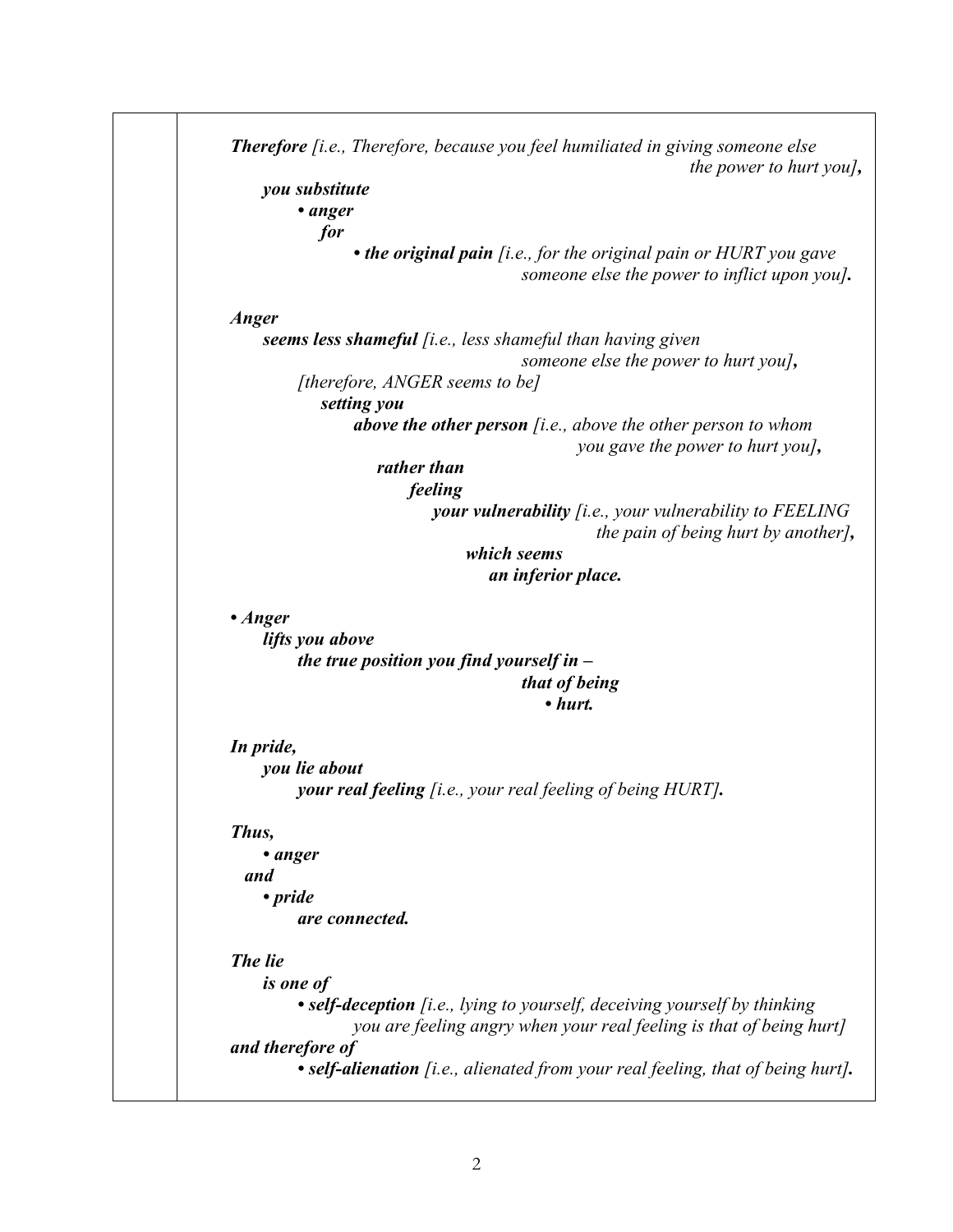|    | It [i.e., Anger]                                                                |
|----|---------------------------------------------------------------------------------|
|    | is displacement [i.e., is displacement of feeling hurt].                        |
|    | Thus,                                                                           |
|    | the lie [i.e., the lie, claiming you are feeling ANGER,]                        |
|    | causes                                                                          |
|    | negative effects,                                                               |
|    | while owning up to                                                              |
|    | your feelings [i.e., owning up to your real feeling of being HURT]<br>does not. |
|    |                                                                                 |
| 14 |                                                                                 |
|    | Hurt,                                                                           |
|    | free from                                                                       |
|    | anger,                                                                          |
|    | cannot negatively affect others:                                                |
|    | therefore it [i.e., hurt, free from anger,]                                     |
|    | will not come back to                                                           |
|    | the self.                                                                       |
|    |                                                                                 |
|    |                                                                                 |
|    |                                                                                 |
|    |                                                                                 |
|    |                                                                                 |
|    |                                                                                 |
|    |                                                                                 |
|    |                                                                                 |
|    |                                                                                 |
|    |                                                                                 |
|    |                                                                                 |
|    |                                                                                 |
|    |                                                                                 |
|    |                                                                                 |
|    |                                                                                 |
|    |                                                                                 |
|    |                                                                                 |
|    |                                                                                 |
|    |                                                                                 |
|    |                                                                                 |
|    |                                                                                 |
|    |                                                                                 |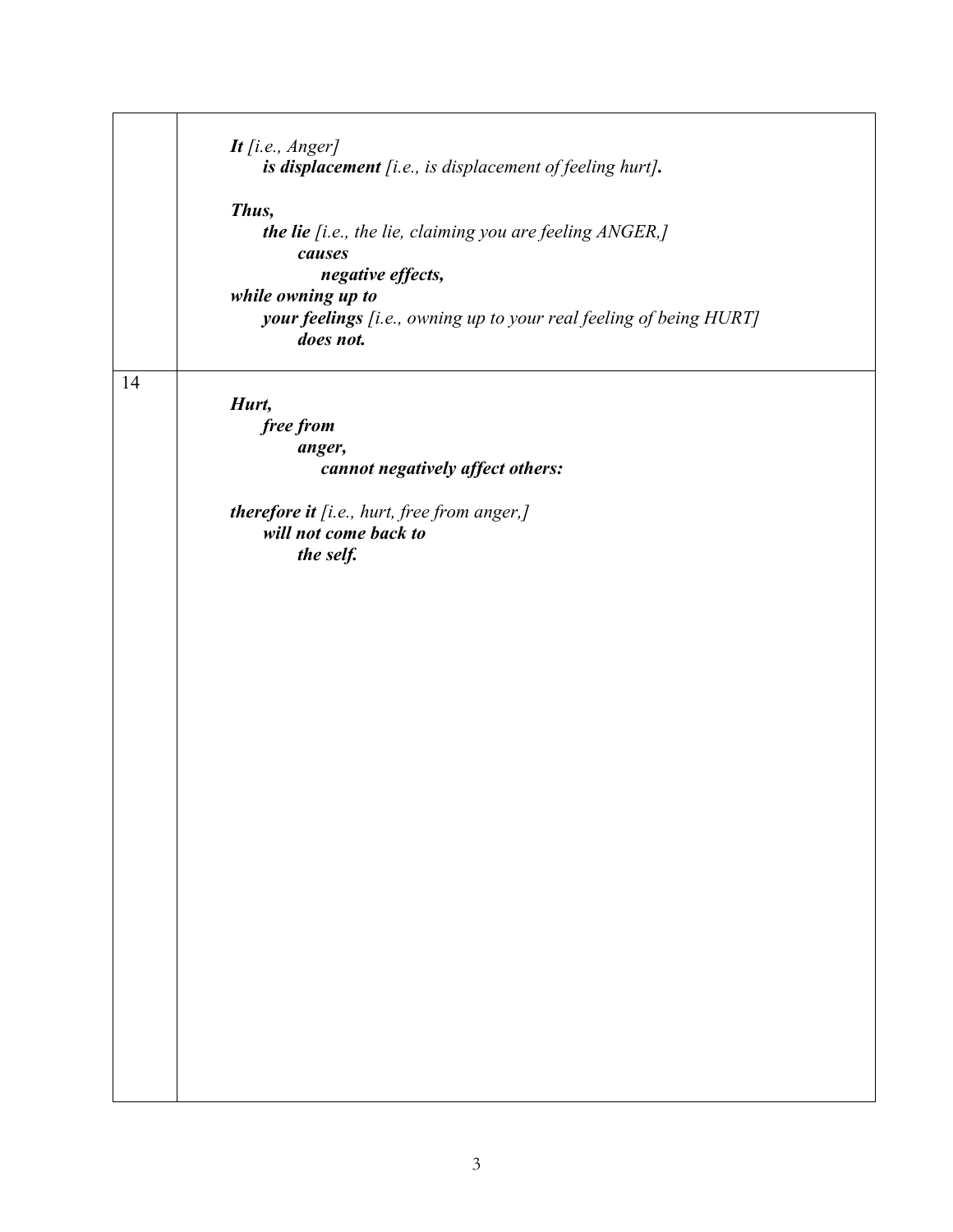```
If the 
     primary emotion –
                 • pain 
                or 
                 • hurt –
         is 
              • no longer conscious, 
   or if it 
         is 
              • intermingled with 
                 the secondary emotion of 
                      • anger, 
it [i.e., the primary emotion – pain or hurt, being unconscious or mixed with anger]
     turns 
         destructive. 
Whether the 
     anger 
         manifests in 
              • deeds or 
              • words, 
or whether 
     it [i.e., the anger]
         is merely an emanation, 
              makes no difference. 
When you admit 
     that you 
         feel hurt, 
you 
     do not cut off the bridge 
         to the other person; 
in anger, 
     you do [i.e., you DO cut off the bridge to the other person].
```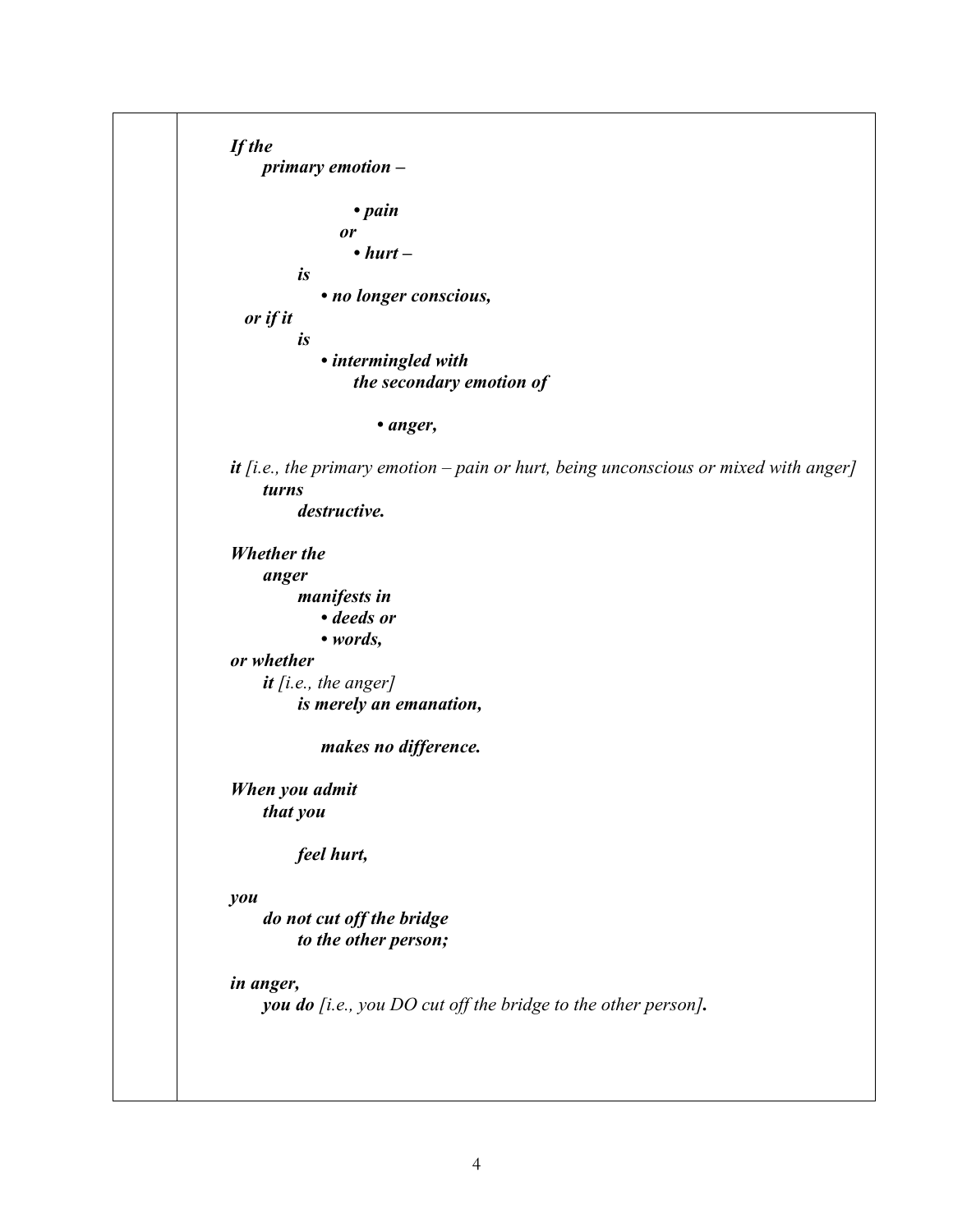|    | <b>The</b>                                                                   |
|----|------------------------------------------------------------------------------|
|    | • genuine,<br>• <i>primary</i>                                               |
|    | emotion [i.e., feeling pain or hurt]                                         |
|    | $\boldsymbol{i}$ s                                                           |
|    | not contrary to                                                              |
|    | $\bullet$ love                                                               |
|    | and                                                                          |
|    | • communication,<br>while the                                                |
|    | • substitute                                                                 |
|    | <b>emotion is</b> [i.e., while anger IS contrary to love and communication]. |
| 15 |                                                                              |
|    | You know that I usually shy away from                                        |
|    | the word                                                                     |
|    |                                                                              |
|    | "sin"                                                                        |
|    | because it encourages                                                        |
|    | • self-destructive                                                           |
|    | and                                                                          |
|    | · unproductive                                                               |
|    | guilt.                                                                       |
|    | <b>Instead I concentrate on</b>                                              |
|    | the underlying conditions.                                                   |
|    | However, in this context,                                                    |
|    | I have to use this word [i.e., use this word SIN in referring to ANGER].     |
|    | <b>Anger</b>                                                                 |
|    | which leads                                                                  |
|    | away                                                                         |
|    | from<br>• communication,                                                     |
|    | from                                                                         |
|    | • bridging gaps between human beings,                                        |
|    | $\boldsymbol{i}$ s                                                           |
|    | a sin.                                                                       |
|    |                                                                              |
|    |                                                                              |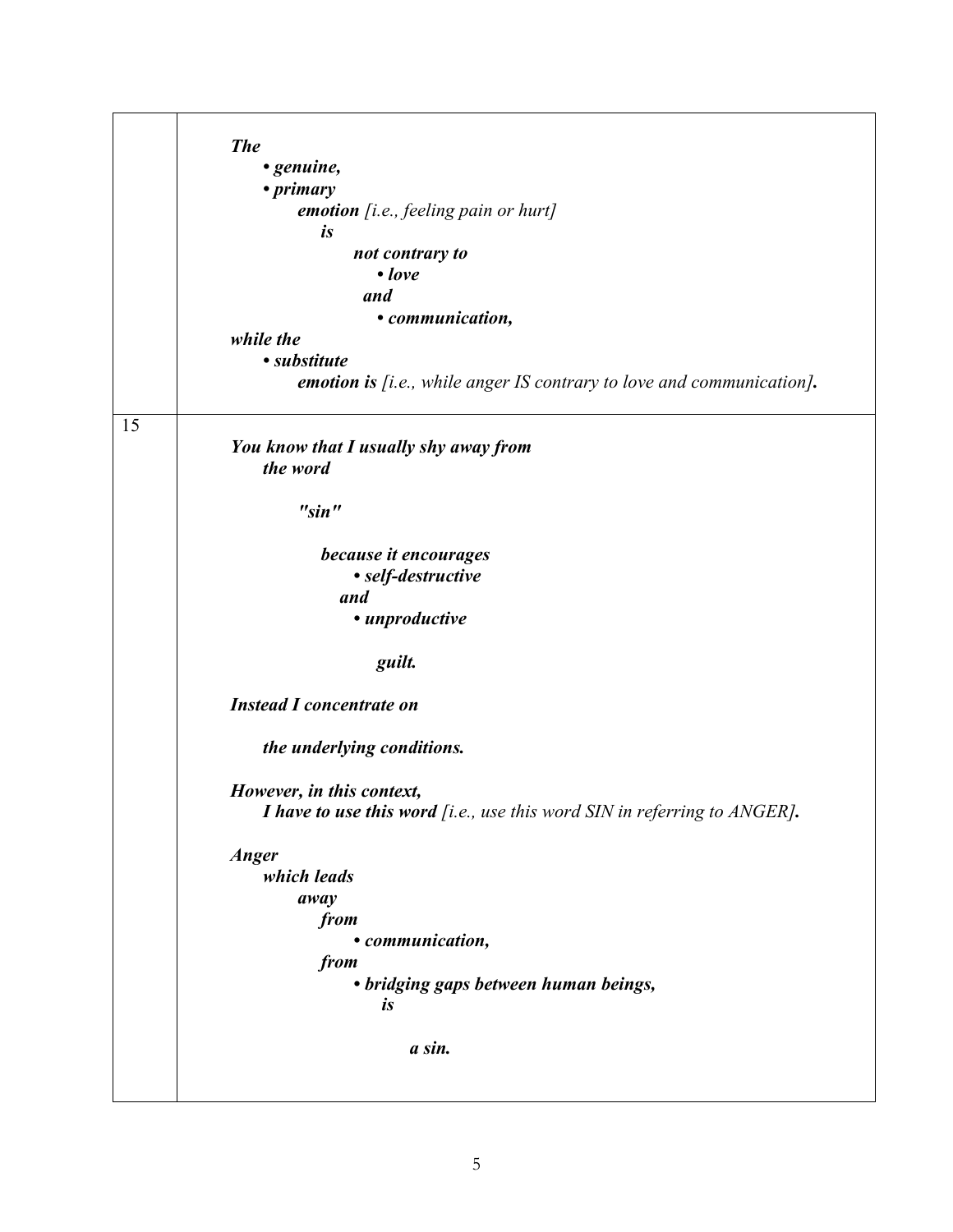| 16 |                                                                   |
|----|-------------------------------------------------------------------|
|    | Of course,                                                        |
|    |                                                                   |
|    | there is such a thing as                                          |
|    |                                                                   |
|    | healthy anger,                                                    |
|    | but we are                                                        |
|    | not talking about that.                                           |
|    |                                                                   |
|    | There really should be                                            |
|    |                                                                   |
|    | another word for it [i.e., another word for HEALTHY ANGER].       |
| 17 |                                                                   |
|    |                                                                   |
|    | <b>QUESTION:</b>                                                  |
|    | I would like to ask a question here.                              |
|    |                                                                   |
|    | Why is it that                                                    |
|    | in the Bhagavad Gita                                              |
|    |                                                                   |
|    | anger                                                             |
|    | is considered                                                     |
|    | the worst sin of all,                                             |
|    | producing                                                         |
|    | complete confusion?                                               |
|    |                                                                   |
| 18 |                                                                   |
|    | <b>ANSWER:</b>                                                    |
|    | <b>Because</b> in                                                 |
|    |                                                                   |
|    | anger,                                                            |
|    | when it is a                                                      |
|    | secondary reaction [i.e., a substitute for primary PAIN or HURT], |
|    |                                                                   |
|    | you no longer know                                                |
|    | what you                                                          |
|    | truly feel [i.e., no longer know that you feel PAIN or HURT].     |
|    | You are                                                           |
|    | in error                                                          |
|    | about                                                             |
|    | yourself                                                          |
|    | and therefore                                                     |
|    | you cannot possibly                                               |
|    | • perceive and                                                    |
|    |                                                                   |
|    | • understand                                                      |
|    | the other person.                                                 |
|    |                                                                   |
|    |                                                                   |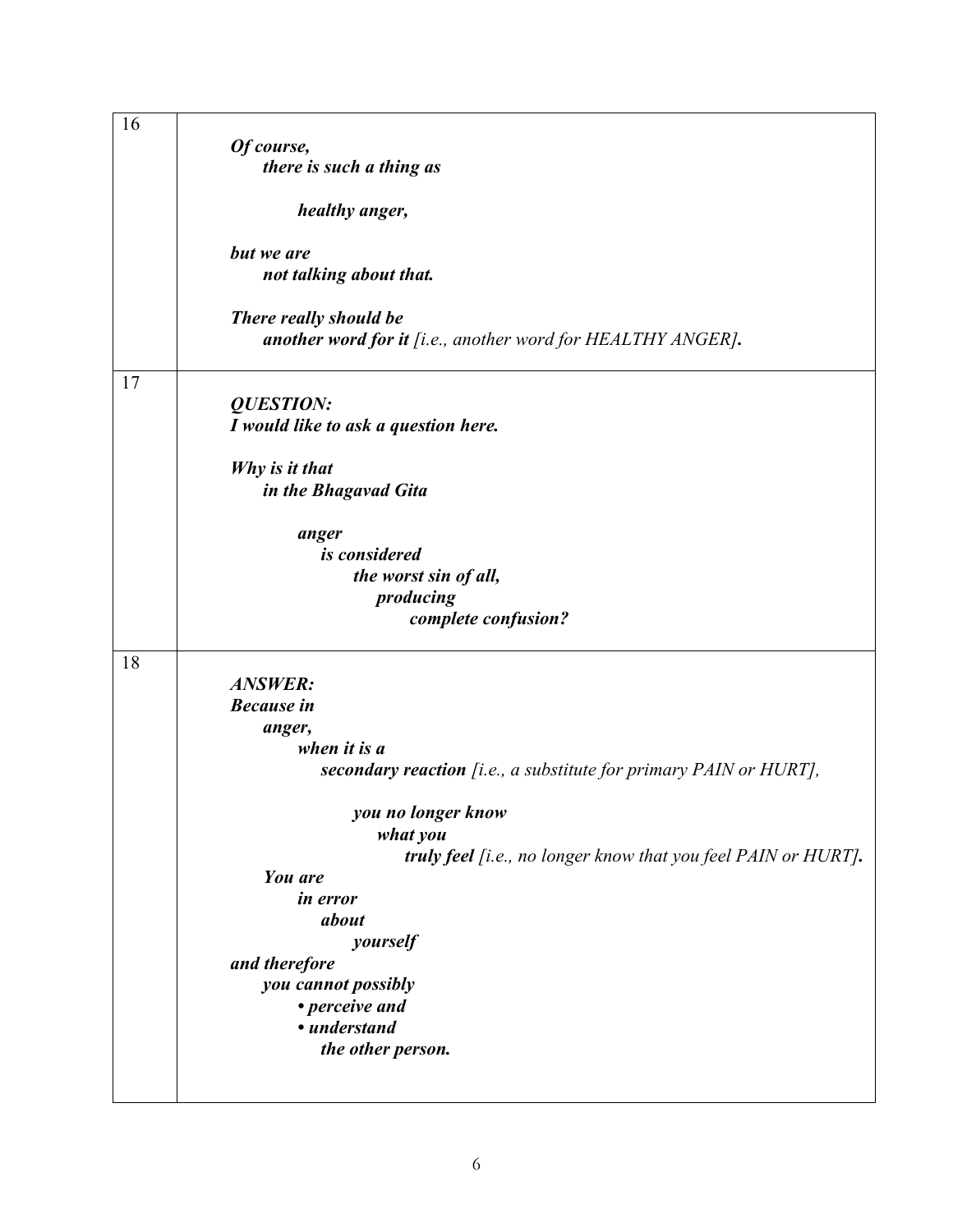|    | In many of the other       |
|----|----------------------------|
|    | so-called sins,            |
|    | you may be                 |
|    | utterly aware of           |
|    | the original feeling.      |
|    |                            |
|    | Due to certain             |
|    | missing links,             |
|    | you may be                 |
|    | unable to                  |
|    | feel differently,          |
|    | yet you know               |
|    | what you                   |
|    | feel.                      |
|    |                            |
|    | <b>But when you are</b>    |
|    | angry,                     |
|    | you are                    |
|    | not                        |
|    | feeling                    |
|    | the primary emotion.       |
|    |                            |
|    | <b>Only with awareness</b> |
|    | can you                    |
|    | • penetrate deeper         |
|    | and                        |
|    | • find the                 |
|    | underlying                 |
|    | • hurt or                  |
|    | $\bullet$ pain.            |
|    |                            |
| 19 |                            |
|    | I might also add that      |
|    | many other                 |
|    | destructive emotions,      |
|    |                            |
|    | such as                    |
|    | • jealousy,                |
|    | • envy, or                 |
|    | $\cdot$ lust,              |
|    | also contain               |
|    |                            |
|    | • anger.                   |
|    |                            |
|    |                            |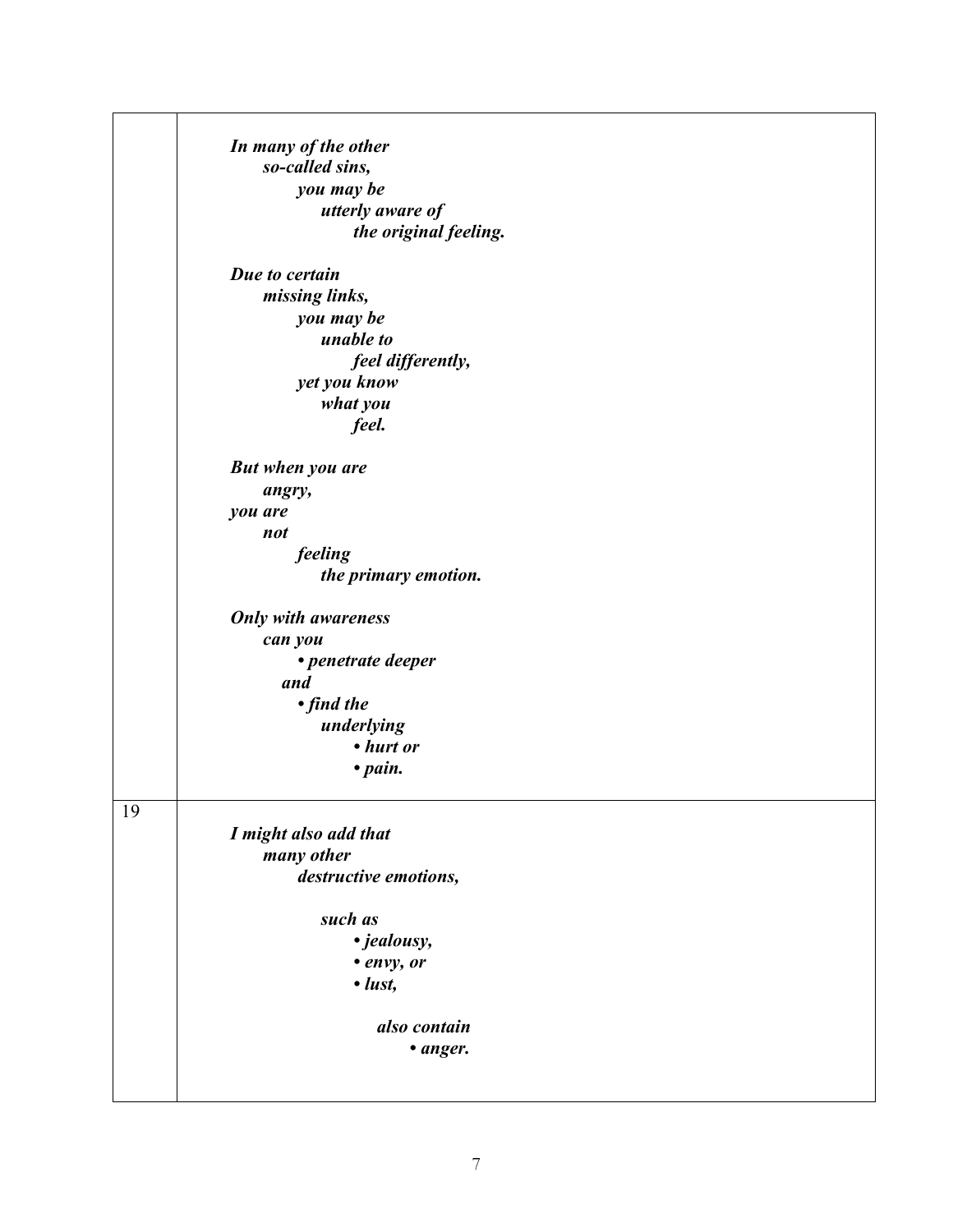*Anger may be a permeating state of the soul that is too • subtle, too • insidious, and too • hidden even to be recognized. You will now understand the reason why I have been admonishing you to become aware of what you really feel. Whether you call it • resentment or • hostility, • anger or • hate, makes no difference; they [i.e., resentment, hostility, anger, or hate] are all the same. Most human beings are not even aware that they feel anger. Once they become aware of it [i.e., become aware of feeling ANGER], it is easier to find the underlying original emotion.*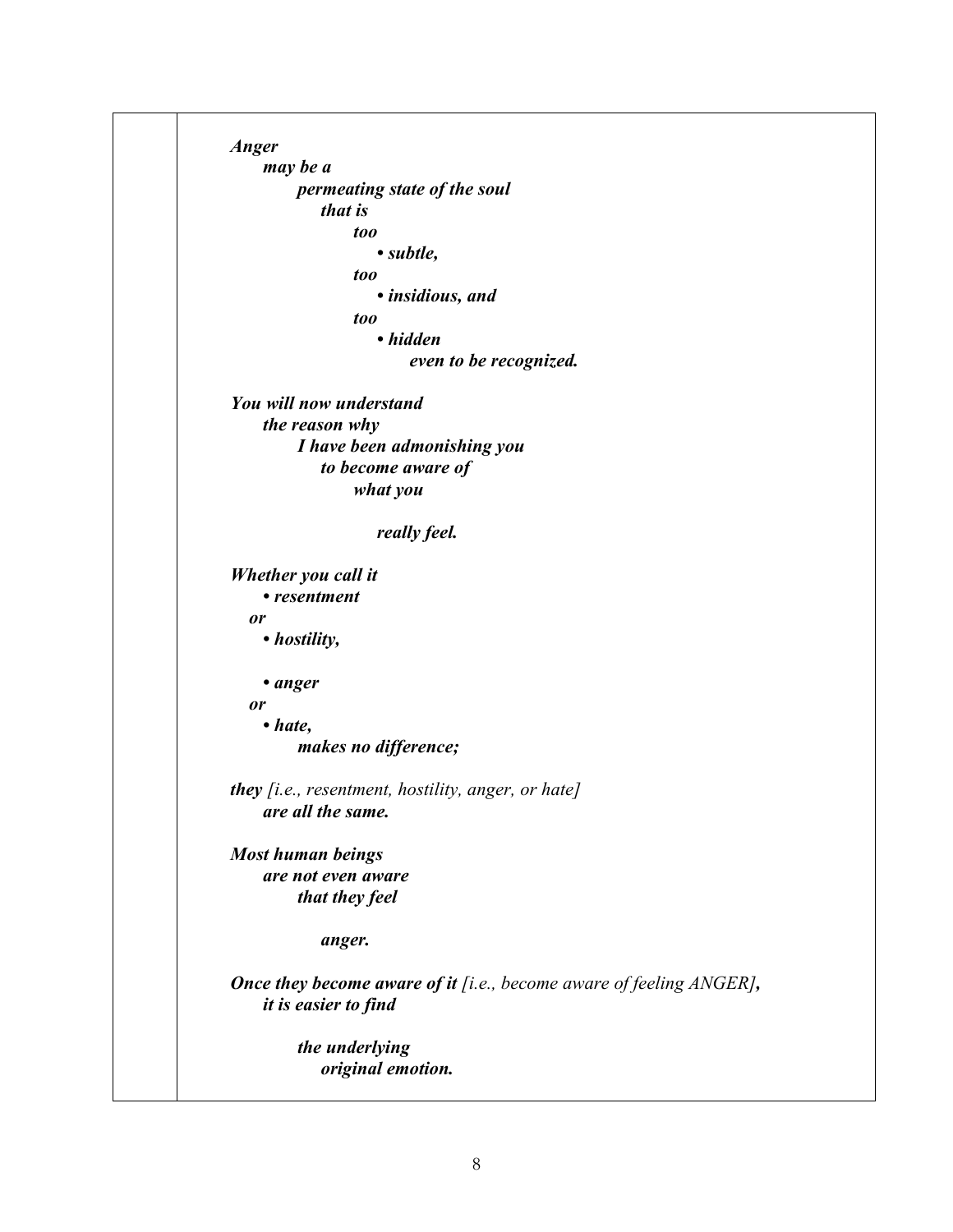| 20 |                          |  |
|----|--------------------------|--|
|    | <b>QUESTION:</b>         |  |
|    | <b>What is</b>           |  |
|    | healthy anger?           |  |
|    | <b>ANSWER:</b>           |  |
|    | <b>Healthy</b> anger     |  |
|    | is                       |  |
|    | · objective,             |  |
|    | when                     |  |
|    | · justice                |  |
|    | is at stake.             |  |
|    | It [i.e., Healthy anger] |  |
|    | makes you                |  |
|    | assert yourself.         |  |
|    | It [i.e., Healthy anger] |  |
|    | makes you                |  |
|    | fight for                |  |
|    | what is                  |  |
|    | $\cdot$ good             |  |
|    | and                      |  |
|    | $\cdot true -$           |  |
|    | whether the issue is     |  |
|    | • your own               |  |
|    | or                       |  |
|    | • another's,             |  |
|    | or                       |  |
|    | • for a principle.       |  |
|    | You may even feel        |  |
|    | objective anger          |  |
|    | about                    |  |
|    | a very personal issue,   |  |
|    | while projecting         |  |
|    | a subjective emotion     |  |
|    | upon                     |  |
|    | a general issue.         |  |
|    |                          |  |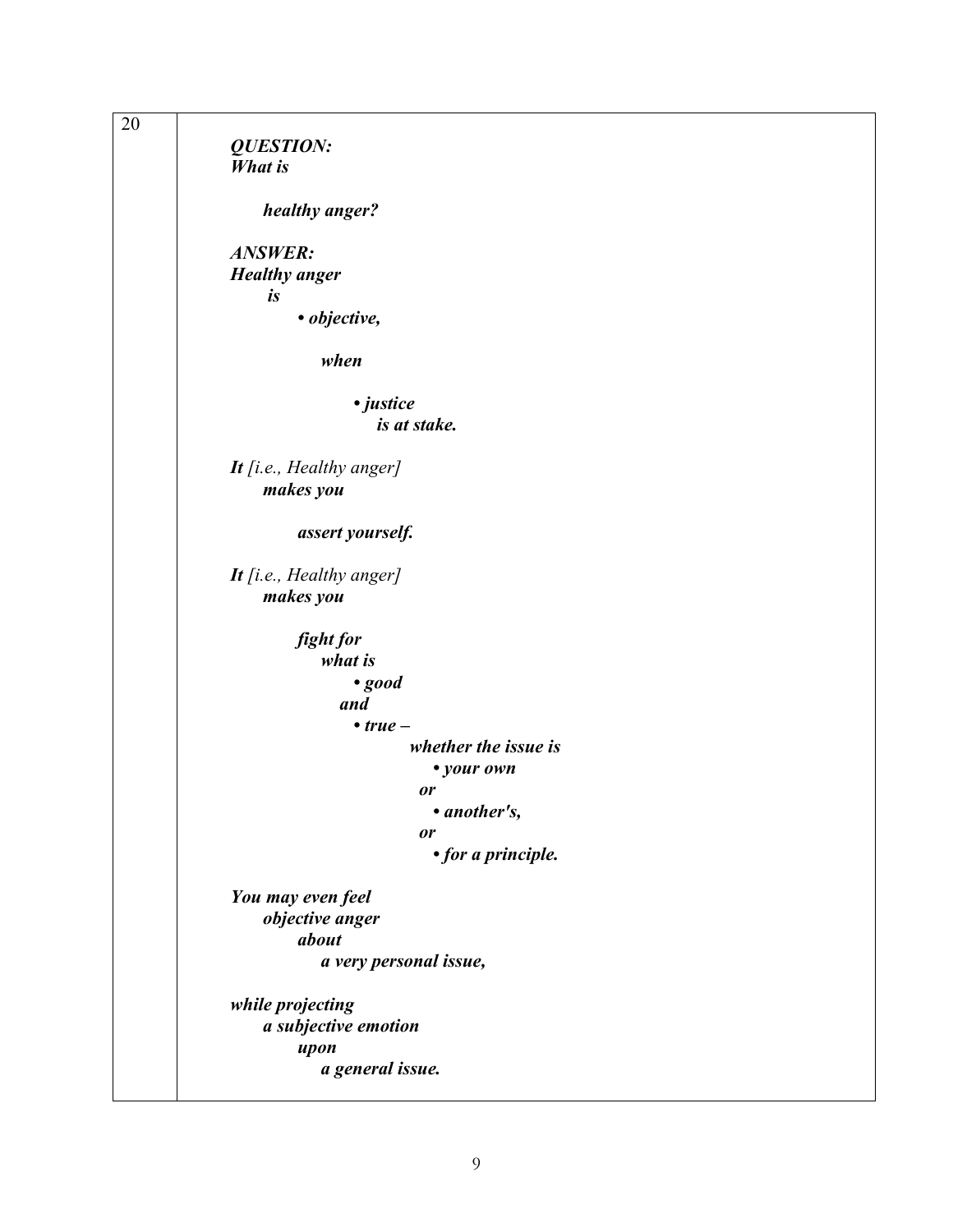*It is impossible to determine whether or not the emotion is healthy anger by looking only at the issue itself. Healthy anger feels very different from the unhealthy kind. Unhealthy anger poisons your system. It [i.e., Unhealthy anger] • calls forth your defenses and • is at the same time a product of them. Healthy anger will never make you • tense and • guilty and • ill at ease. Nor will it [i.e., Nor will healthy anger] compel you to justify yourself. Healthy anger will never weaken you.*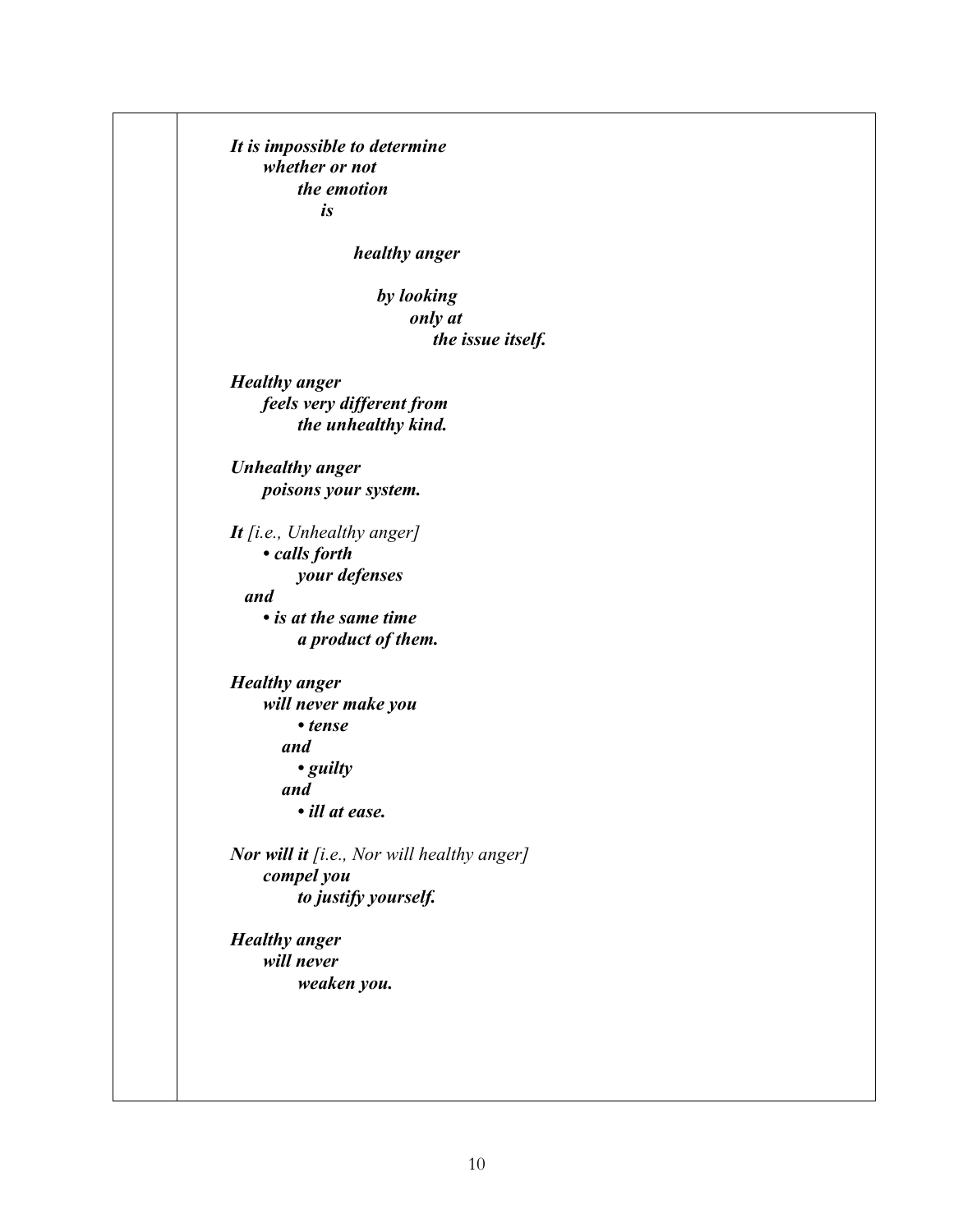| 21 |                                                                            |
|----|----------------------------------------------------------------------------|
|    | Any                                                                        |
|    | healthy feeling                                                            |
|    |                                                                            |
|    | will give you                                                              |
|    | • strength                                                                 |
|    | and                                                                        |
|    | • freedom,                                                                 |
|    | even if the                                                                |
|    | outward                                                                    |
|    | feeling                                                                    |
|    |                                                                            |
|    | appears                                                                    |
|    | to be                                                                      |
|    | negative,                                                                  |
|    | while an                                                                   |
|    | apparently positive feeling                                                |
|    | may weaken you                                                             |
|    | if it [i.e., if the APPARENTLY positive feeling]                           |
|    | · is dishonest,                                                            |
|    | if                                                                         |
|    | · displacement                                                             |
|    | and                                                                        |
|    | • subterfuge                                                               |
|    | are at work.                                                               |
|    | If your anger                                                              |
|    | leaves you                                                                 |
|    | • freer                                                                    |
|    | and                                                                        |
|    | • stronger                                                                 |
|    | and                                                                        |
|    | · less confused,                                                           |
|    | then it is a                                                               |
|    | healthy anger.                                                             |
|    | <b>Unhealthy</b> anger                                                     |
|    | is always a                                                                |
|    | displacement of                                                            |
|    | an original emotion.                                                       |
|    |                                                                            |
|    | <b>Healthy</b> anger                                                       |
|    | is a                                                                       |
|    | direct emotion [i.e., Healthy anger is a primary, not secondary, emotion]. |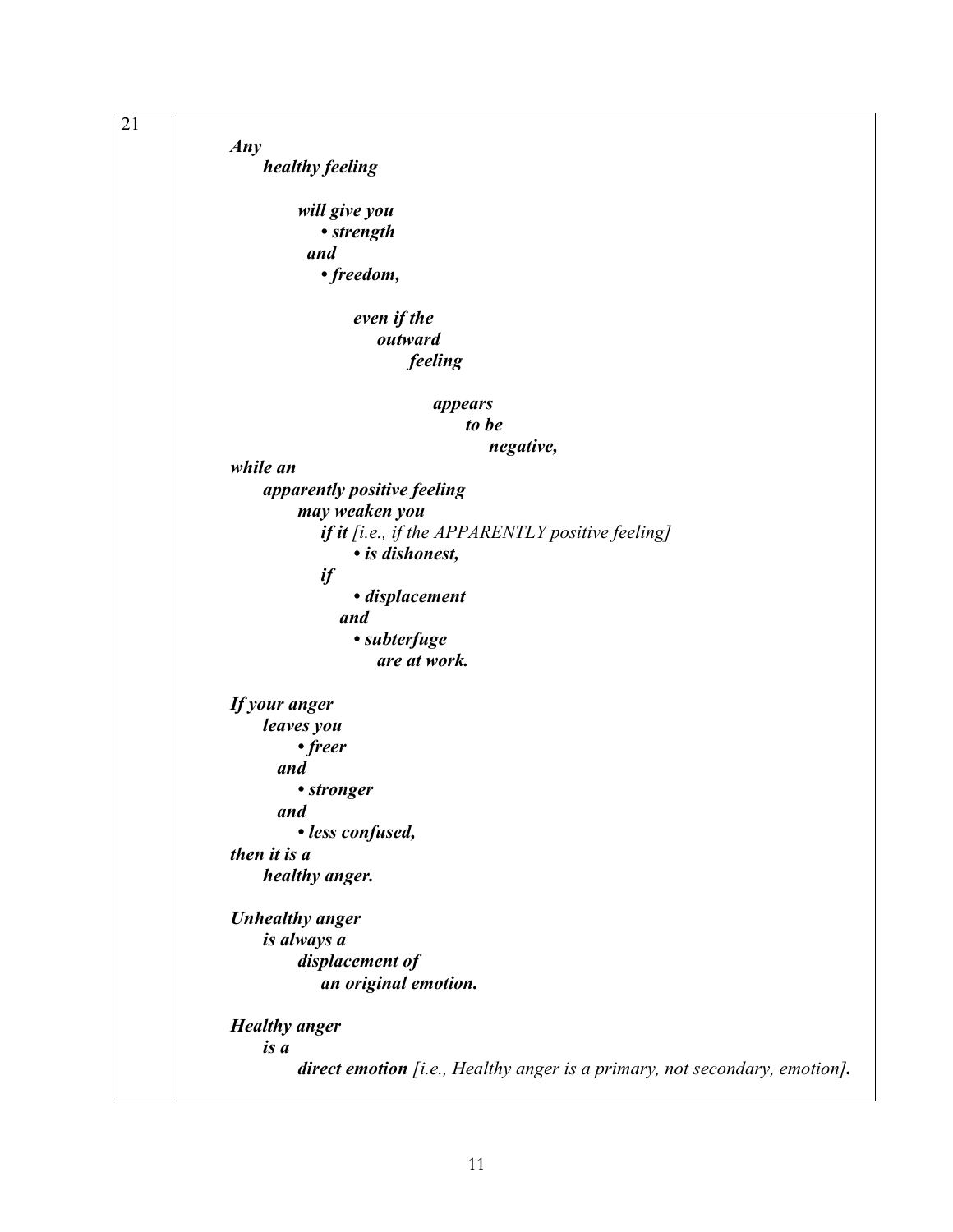| 22 | <b>QUESTION:</b>                                                                        |
|----|-----------------------------------------------------------------------------------------|
|    | Is that [i.e., Is healthy anger]                                                        |
|    | the wrath of God in the Old Testament?                                                  |
|    | <b>ANSWER:</b>                                                                          |
|    | Yes,                                                                                    |
|    | that is right.                                                                          |
| 23 |                                                                                         |
|    | <b>QUESTION:</b>                                                                        |
|    | <b>Does that</b> [i.e., Does healthy anger]                                             |
|    | have anything to do with                                                                |
|    | righteous indignation?                                                                  |
|    | <b>ANSWER:</b>                                                                          |
|    | Yes, that [i.e., Yes, righteous indignation]                                            |
|    | <i>is also</i>                                                                          |
|    | healthy anger.                                                                          |
|    | But my friends,                                                                         |
|    | be very careful in your                                                                 |
|    | self-examination.                                                                       |
|    | When you have an                                                                        |
|    | outer issue                                                                             |
|    | in which you may be                                                                     |
|    | utterly justified in                                                                    |
|    | feeling angry,                                                                          |
|    | that still may                                                                          |
|    | not mean                                                                                |
|    | that what you feel                                                                      |
|    | is                                                                                      |
|    | healthy anger.                                                                          |
|    | The only way to determine that [i.e., to determine whether or not the utterly justified |
|    | anger you feel regarding an outer issue is healthy anger]                               |
|    | is by                                                                                   |
|    | the effect                                                                              |
|    | your anger has                                                                          |
|    | on                                                                                      |
|    | • you and                                                                               |
|    | • others.                                                                               |
|    |                                                                                         |
|    |                                                                                         |